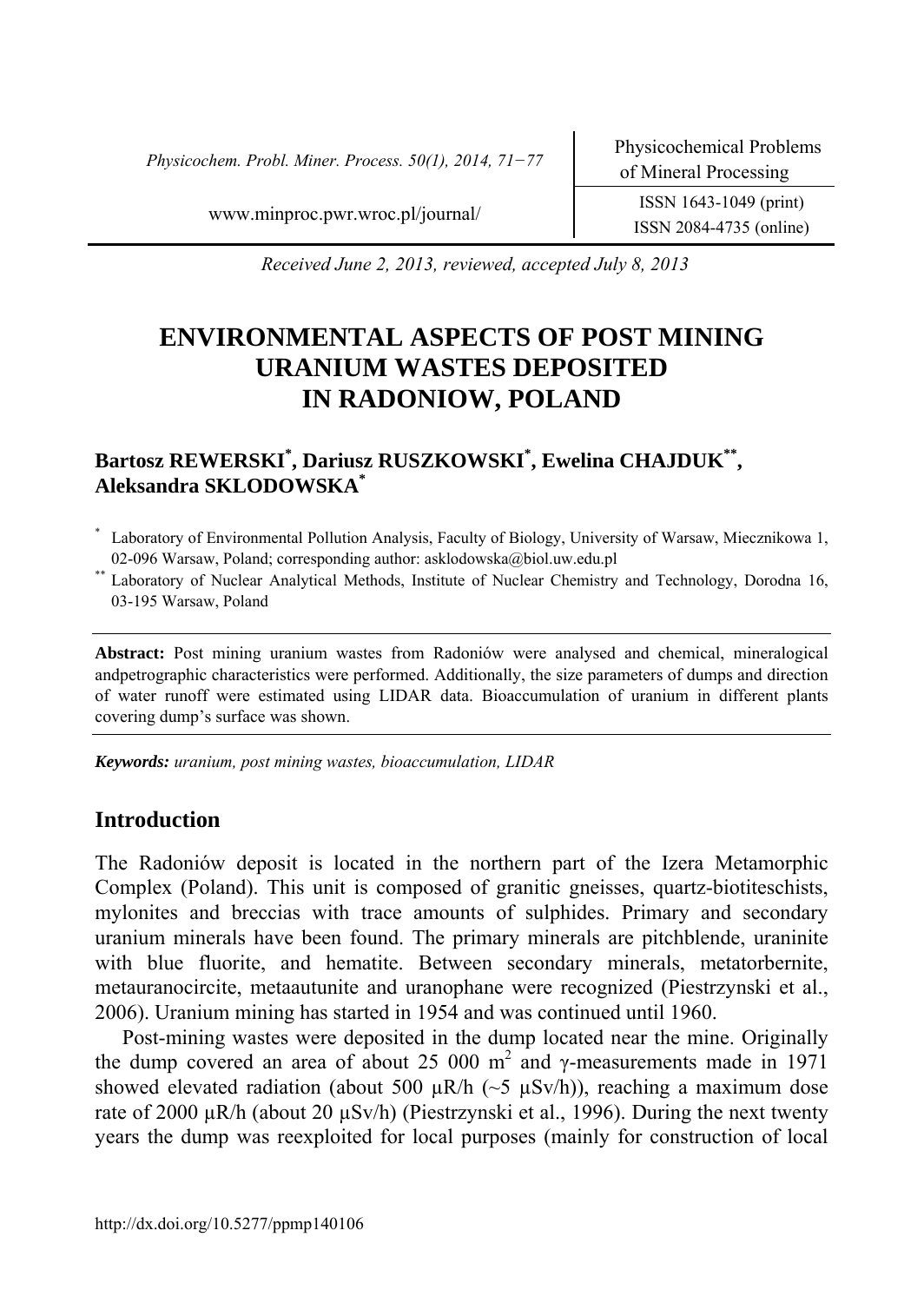roads and sometimes for buildings). In 1994 the average noted dose rate was about  $80\mu R/h$  with maximum 105  $\mu R/h$  (about 0.8–1.05  $\mu Sv/h$ ).

All data collected by Piestrzynski et al. (1996) show that the rocks deposited on the dump reveal a significant amount of uranium. The available data are not sufficient to present quantitative figures of uranium content in the dump and its dispersion around the dump.

In presented research we try to quantify material collected in two dumps (actually, after reexploitation two dumps exist – one small and the second much larger) and describe mineral and chemical character of the deposited wastes.

#### **Materials and methods**

#### **Sampling**

Wastes were collected from two dumps located in Radoniow (Large Dump  $-N$ 51°00'13.39;E 15°29'00.16, Small Dump - N 51°00'15.55; E 15°28'53.68). Plants were collected from the surface of dumps.

#### **XRD Analyses**

A Philips X'Pert PW 3020 X-ray diffraction analyzer was utilized to characterize the mineral composition of wastes. Co radiation (K-Alpha1 [Å]-1.78901 K-Alpha2 [Å]- 1.79290 K-Beta [Å]-1.62083;K-A2 / K-A1 Ratio-0.50000) was used at 30 mA, and 40 kV.

### **Petrography**

Light petrographic microscopy of thin section of polished waste sample was used for petrographic characteristic.

#### **Chemical analysis**

Uranium in wastes was analyzed using the ICP-MS technique according to the procedure described by Chajduk et al. (2013). Extraction analysis with EDTA, phosphate buffer and 0.11 M acetic acid (pH 3.0) was done for determination of uranium bioavailability. Uranium and other metals in plants were analyzed in Polish Geological Institute-National Research Institute using the ICP-MS technique according to the certified procedure used in Central Chemical Laboratory (Polish Centre of Accreditation certificate No. AB 283).

#### **Electron Microscopy**

Scanning Electron Microscopy analysis was done in the Paleozoology Department of Museum and Institute of Zoology, Polish Academy of Sciences. HITACHI S-3400N Scanning Electron Microscope equipped with an EDS X-ray microanalyser, (Superdry II detector) was used for examination of polished section of wastes and crushed wastes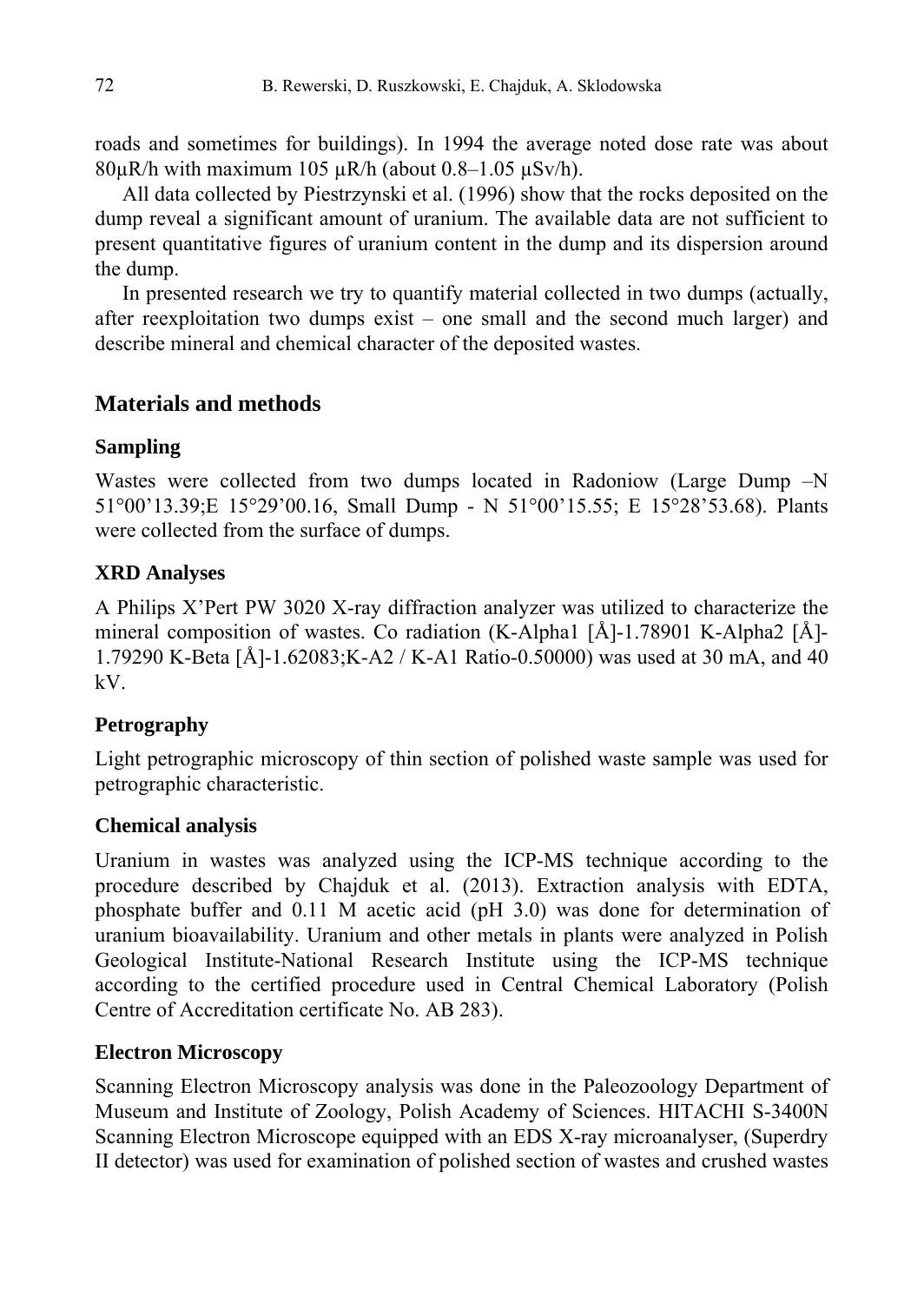(fraction  $250-500 \mu m$ ). Acceleration voltage was  $20.0 \text{ kV}$ . Thin sections of polished waste sample were examined.

## **Analysis of the dump size and direction of water runoff**

The pictures taken in 2011 in the LAS format and containing data from laser scanning ground – LIDAR with spatial resolution of 12 points per square meter were used for analysis. Basing on the point of altitude (altitude above sea level), triangulation model TIN (Triangulated Irregular Network) was created. It was then converted into a GRID model based on a grid. Resolution of this model was 0.5 m. Analysis was carried out in the Space Research Centre of Polish Academy of Sciences.

# **Results and discussion**

Waste dumps in Radoniow are localized in the vicinity of Radoniow village and they are surrounded by agricultural lands (Fig. 1). The surface of dumps is is tightly folded (especially the surface of the large dump) and clear signs of erosion are visible (Fig. 2).



Fig. 1. Post mining waste in the dumps in Radoniow (www.geoportal.gov.pl)



Fig. 2. Shape of small dump (A) and large dump (B)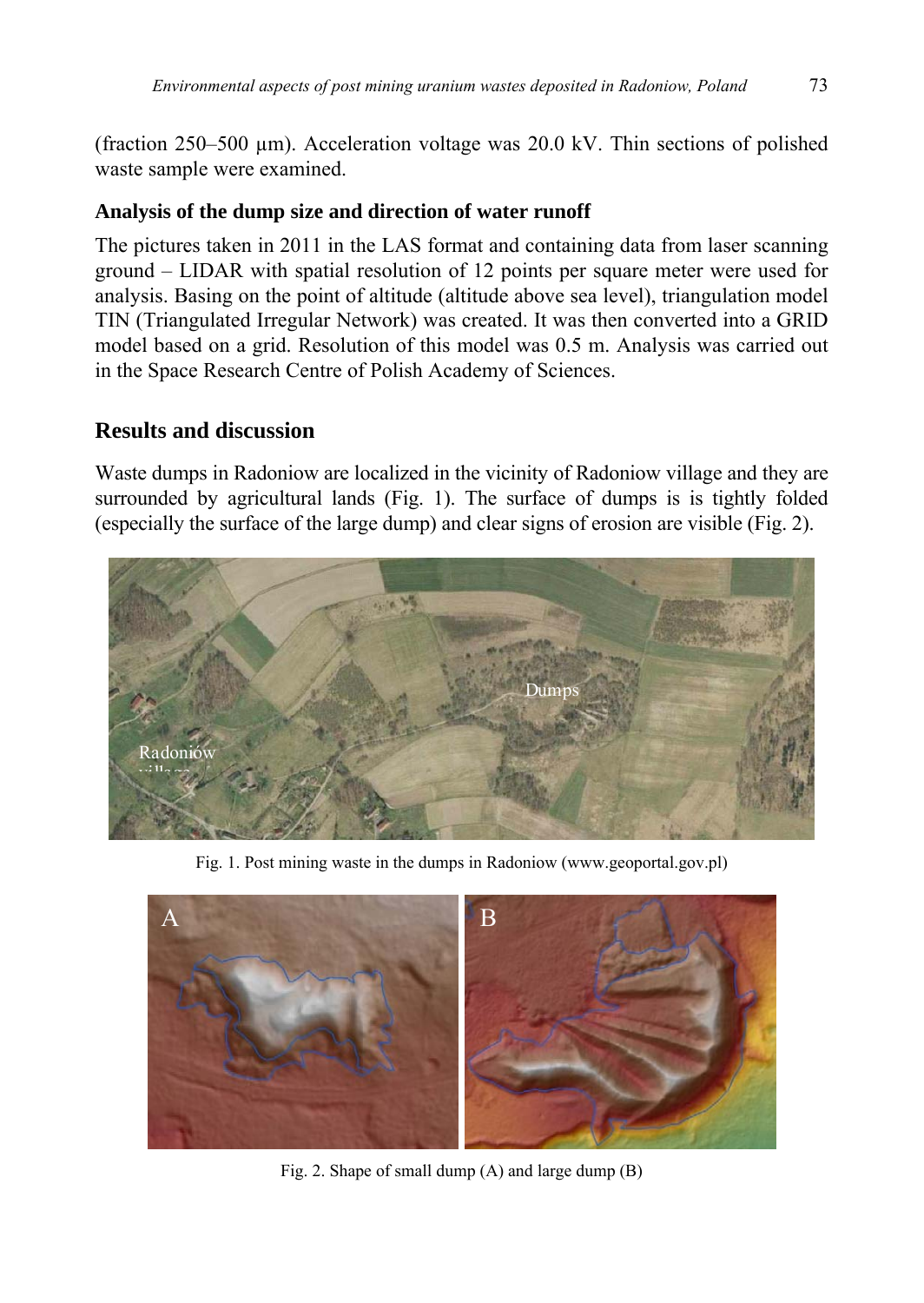Geometrical parameters of dumps are presented in Table 1. Total surface occupied by dumps in 2011 (7368  $m^2$ ) decreased significantly in comparison to 1971 when it was about 25 000  $m^2$ . The total volume of dumps in 1971 is unknown and now is  $44,803$  m<sup>3</sup>. Uranium concentration in waste is still high. An average uranium concentration is about 153 mg/kg with minimum about 60 mg/kg and maximum 806 mg/kg. The richer uranium wastes were found in the small dump. Total amount of uranium deposited in the dumps basing on our studies is about 17,97 Mg (volume  $\times$ density  $(\sim 2.65 \text{ kg/m}^3)$ ). A large amount of aggregate showing uranium concentration between 358 mg/kg and about 2000 mg/kg (single stones) was observed around the dumps in 2012. The dose rate noted on the surface of the dump in 2012 was 0.86 – 4.4 µSv/h. The minimum was similar to the radiation level noted by Piestrzynski et al. (1996) in 1994 but the maximum dose rate is only slightly lower than this one noted in 1971. Single stones around the dumps show very high radiation with the dose rate reaching 20 µSv/h.

| Model LAS 0.5 m                        | Total | Small dump | Large dump |
|----------------------------------------|-------|------------|------------|
| surface projection $\lceil m^2 \rceil$ | 7368  | 1176       | 6192       |
| body surface $\lceil m^2 \rceil$       | 8621  | 1350       | 7271       |
| altitude minimum [m]                   | 402.3 | 407.1      | 402.3      |
| altitude maximum [m]                   | 414.6 | 414.6      | 414.1      |
| height difference [m]                  | 12.3  | 75         | 11.8       |
| volume $\lceil m^3 \rceil$             | 44803 | 4573       | 40230      |

Table 1. Dumps size parameter calculated using LIDAR data



Fig. 3. The intensity of surface water runoff calculated basing on LIDAR data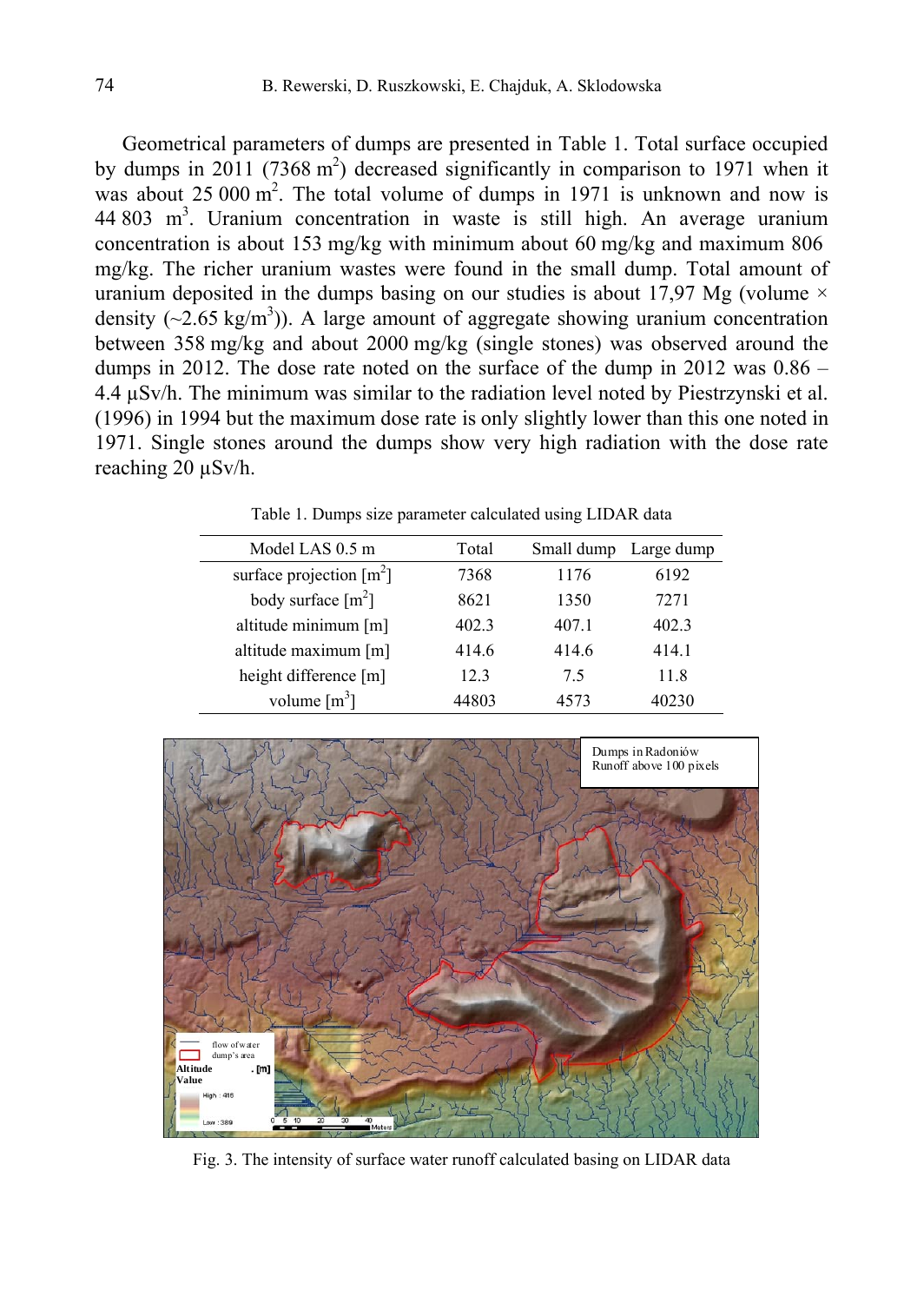The main direction of water runoff in the large dump is West, except northern part of dump where outflow to the East and North is observed. In the small dump water runoff to the South prevails. Petrographic studies of the waste materials revealed gneiss with laminar and eye texture as the main building material. Gneiss contains following minerals: quartz, K-feldspar, plagioclase and mica (mainly muscovite). In some parts of material gneiss is transformed to mylonite with thin slots filled by fluorite and iron oxyhydroxides. Ore minerals are also present between which pyrite is most abundant (Fig. 3). Pyrite occurs in gneiss and in mylonite. Uranium mineral were not found in petrographic studies.



Fig. 4. Pyrite occurrence: single crystals and pyrite aggregates (A); in gneiss (B) and mylonite(C).



Fig. 5.XRD analysis of waste material taken from the small dump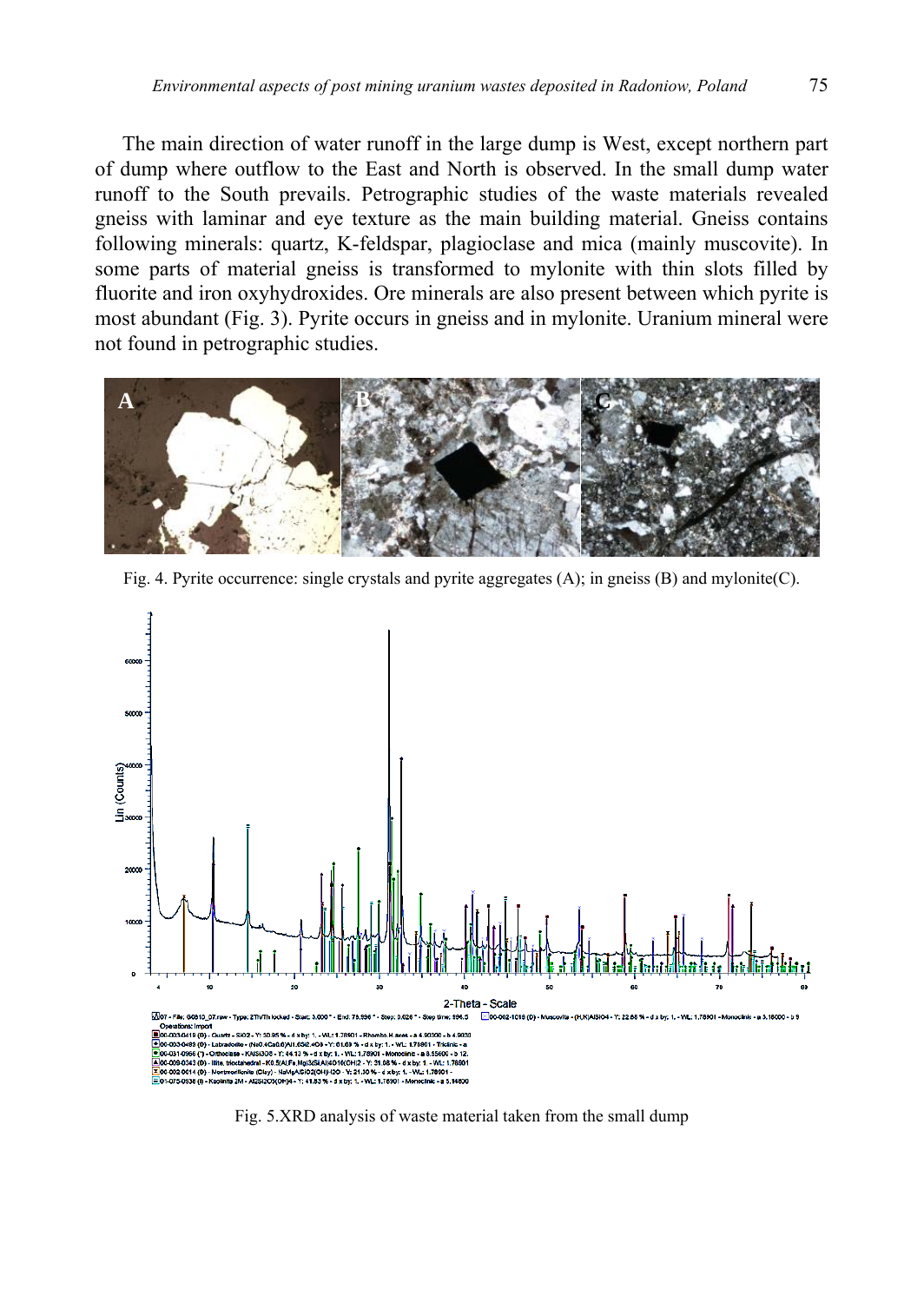

Fig. 6. Results of EDS-X ray analysis made in SEM

In XRD analysis (Fig. 5) quartz, orthoclase, montmorillonite, kaolinite, illite and labradorite were found. XRD profiles of samples from the dumps were very similar and uranium minerals were not found. Uranium presence in material from the dumps has been only shown in scanning electron microscope with the use of EDS-X ray microanalyzer. Its occurrence is strongly correlated with potassium and aluminum and uranium minerals often surrounding pyrite aggregates (Fig. 6).

Lack of detection of uranium in the XRD and petrographic analysis is a proof of its wide dispersion in waste material deposited in the Radoniow dumps. However, uranium concentration as well the level of radiation is relatively high, which brings serious environmental issues. The presence of pyrite and relatively low pH (below 6.0) facilitates leaching and bioleaching processes. We described earlier (Rewerski et al., 2013) that indigenous microorganisms living in wastes are able to oxidize iron what can cause uranium leach up to 30% of its total content in nearly neutral pH and 90%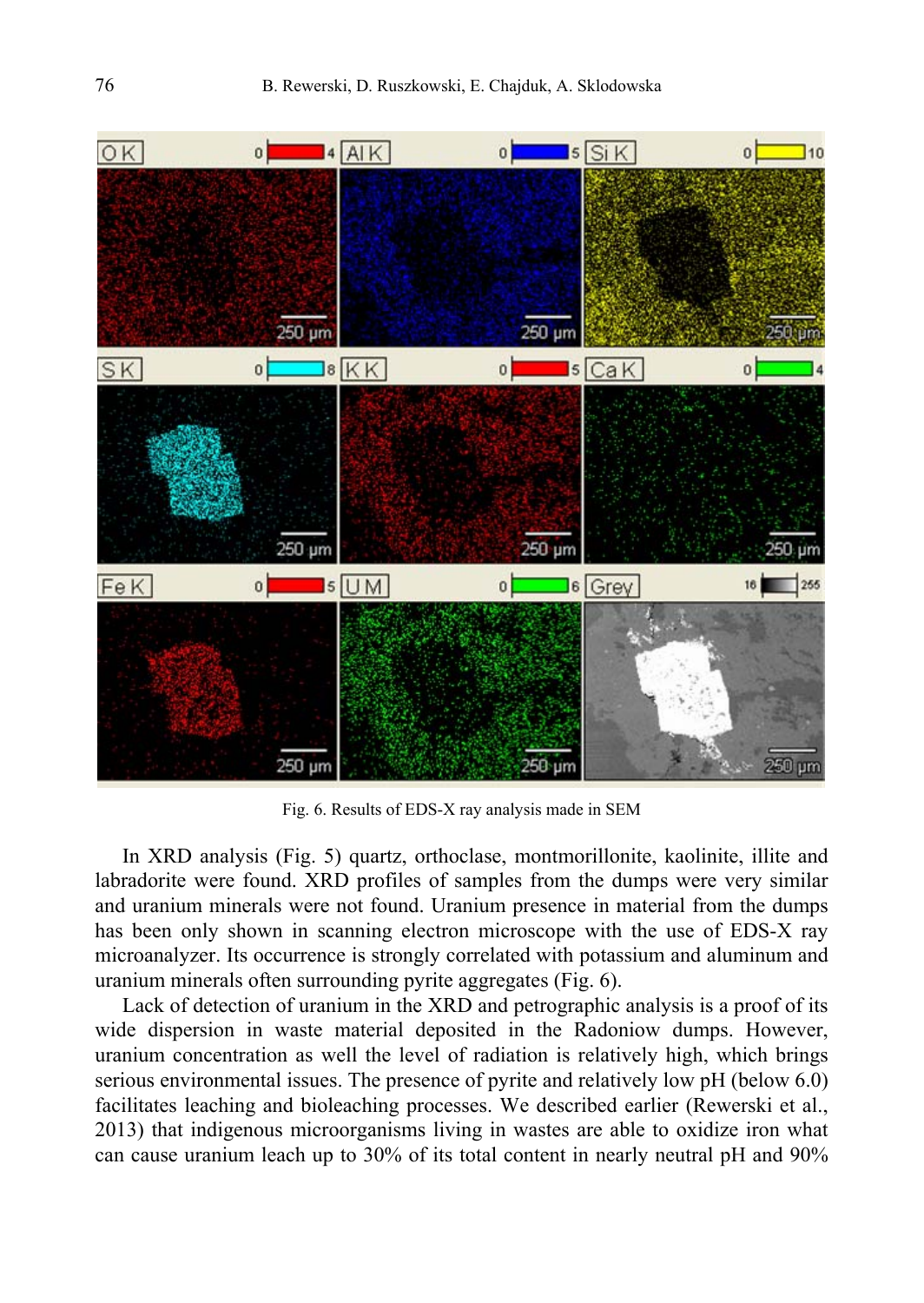under acidic conditions. The extraction analysis shows that  $21-25%$  of uranium is associated with the carbonate fraction, 5.8–10.6% occurs in soluble fraction (respectively in the large and small dump) and 0.1–2.7% is bioavailable (respectively in the small and large dump).

|          |                                      |        | mg U/kg    |
|----------|--------------------------------------|--------|------------|
| Dump     |                                      | Plant  | dry weight |
|          |                                      |        | (ppm)      |
| Radoniow | berd vetch (Vicia cracca)            | stalk  | 0.57       |
|          |                                      | leaves | 0.73       |
|          |                                      | root   | 9.96       |
|          | ribwort (Plantago lanceolata)        | flower | 2.69       |
|          |                                      | stalk  | 2.76       |
|          |                                      | leaves | 14.64      |
|          |                                      | root   | 56.40      |
|          | clover (Trifolium hybridum)          | flower | 0.80       |
|          |                                      | stalk  | 2.24       |
|          |                                      | leaves | 2.83       |
|          |                                      | root   | 71.54      |
|          | alfalfa (Medicago lupulina)          | flower | 4.10       |
|          |                                      | stalk  | 2.25       |
|          |                                      | leaves | 5.37       |
|          |                                      | root   | 0.55       |
|          | white sweet clover (Melilotus albus) | stalk  | 2.02       |
|          |                                      | leaves | 3.76       |
|          |                                      | root   | 10.24      |
|          | orchard grass (Dactylis glomerata)   | flower | 3.65       |
|          |                                      | stalk  | 0.25       |
|          |                                      | leaves | 3.22       |
|          |                                      | root   | 77.54      |
|          |                                      |        |            |

Table 2. Uranium concentration found in plants covering the surface of dumps.

Therefore we decided to check accumulation of uranium in plant tissue. Plant's samples were collected in the runoff because only there was enough vegetation developed. Uranium is accumulated mainly in the roots reaching the maximum concentration at 77.54 mg/kg (dry weight) in the roots of orchard grass. Leaves accumulate much lower uranium amount and maximum of bioaccumulation was noted in ribwort's leaves (14.6 mg/kg). Surprisingly a relatively high uranium level was noted in flowers of alfalfa and orchard grass.

Distribution of uranium in the individual extraction fractions, its accumulation in plants and earlier information concerning its bioleaching by indigenous microorganisms (Rewerski et al. 2013) clearly show that uranium deposited in dumps may be disseminated in the environment causing contamination of soil, surface water and groundwater.